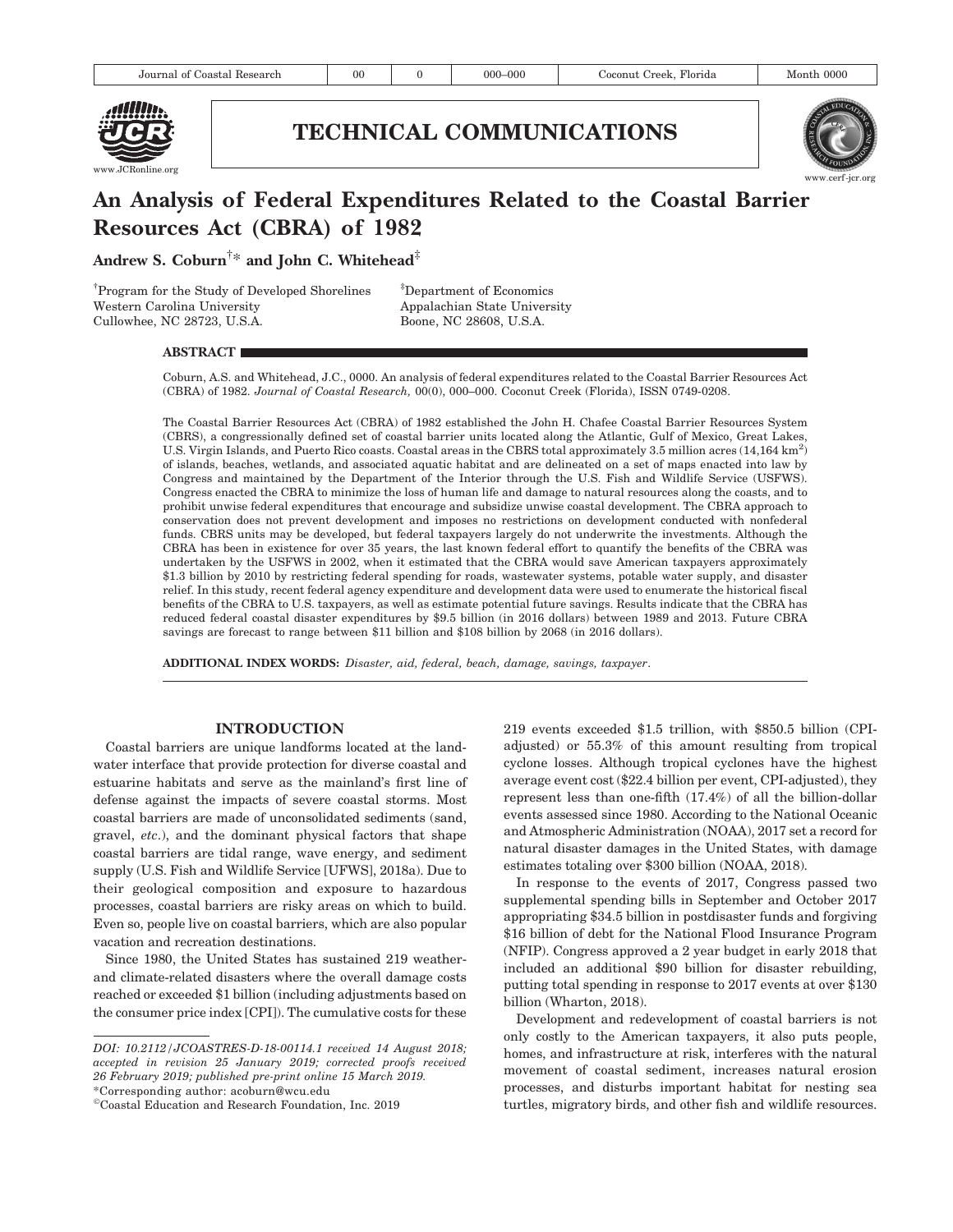In the past, certain actions and programs of the federal government had the effect of encouraging development of fragile, high-risk, and ecologically sensitive coastal barriers. Aware of the risks and values of coastal barriers, Congress adopted the Coastal Barrier Resources Act (CBRA; U.S. Code, 1982), an approach to natural resource conservation that transfers the costs of developing coastal barriers from federal taxpayers to those who voluntarily assume the risks associated with ownership of barrier island property.

Coastal barriers meeting CBRA development criteria are included in the Coastal Barrier Resources System (CBRS), which contains approximately 3.5 million acres  $(14, 164 \text{ km}^2)$  of islands, beaches, wetlands, and associated aquatic habitat. The CBRS is divided into two types of units: system units and otherwise protected areas (OPAs). System units contain areas that were relatively undeveloped at the time of their designation within the CBRS, and they are predominantly composed of privately owned areas. Most new federal expenditures and financial assistance, including federal flood insurance, are prohibited within system units. The CBRS currently includes 585 system units encompassing approximately 1.4 million acres  $(5666 \text{ km}^2)$  of land and associated aquatic habitat. OPAs are predominantly composed of conservation and/or recreation areas such as national wildlife refuges, state and national parks, local conservation areas, and private conservation areas. The only federal spending prohibition within OPAs is on federal flood insurance. The CBRS currently includes 277 OPAs encompassing approximately 2.1 million acres (8498  $km<sup>2</sup>$ ) of land and associated aquatic habitat. System units and OPAs are delineated on a set of maps enacted into law by Congress and maintained by the Department of the Interior through the U.S. Fish and Wildlife Service (USFWS, 2018a).

Although the CBRA has been in existence for over 35 years, little is known about the precise impacts of the law in terms of savings to taxpayers and on development patterns. The last published economic assessment of the program by a federal agency was completed in 2002, when the USFWS estimated that the CBRA would save American taxpayers approximately \$1.3 billion (in 1996 dollars) in disaster-related expenses by 2010 (USFWS, 2002). This paper presents an updated assessment of the historical, as well as estimated future, fiscal impacts of the CBRA measured by poststorm-related federal expenditures.

#### **METHODS**

This study involved a macroscale economic analysis of the current federal fiscal benefits resulting from implementation of the CBRA, as well as the estimated future federal fiscal benefits resulting from its continued implementation. Disaster expenditures from four federal agencies (Federal Emergency Management Agency [FEMA], Department of Transportation [DOT], Environmental Protection Agency [EPA], and Department of Housing and Urban Development [HUD]) were evaluated. However, only FEMA disaster expenditures were used to calculate current CBRA savings due to the agency's statutory responsibility for coordinating government-wide relief efforts under the Robert T. Stafford Disaster Relief and Emergency Assistance Act (FEMA, 2018a).

FEMA postdisaster disbursement data (excluding federal flood insurance payments) were combined with three future land development and three future damage scenarios to project future federal savings that may be expected in 10, 30, and 50 years due to the CBRA. FEMA data were used to calculate future benefits due to the agency's role in directing, coordinating, managing, and funding response and recovery efforts associated with domestic major disasters and emergencies.

#### Current CBRA Savings

Federal agency disbursement data in 93 coastal counties, representing 87% of the total acreage of fastland (the portion of a coastal barrier between the mean high tide line on the ocean side and the upper limit of tidal vegetation on the landward side) in CBRS units, and USDA 2012 Natural Resources Inventory (NRI) land development rates were used to calculate annual federal expenditures avoided due to the CBRA (USDA, 2015). The number of newly developed acres in each county in each year was estimated using a methodology similar to that used by the USFWS in 2002:

$$
A_{it} = DR_{it} \times CBRA_{it}
$$

where,  $A_{it}$  is current developed acreage,  $DR_{it}$  is the observed development rate (the USFWS assumed a 5% annual rate), and  $CBRA_{it}$  is the number of acres in the CBRS for county  $i=1,...,n$ at time  $t = 1, \ldots, T$ . The cumulative CBRA acreage developed is equal to the sum of current and past development, or  $\sum A_{it} =$  $(A_{it} + \sum A_{it-1})$ . Annual federal disaster-related costs for each county were calculated as  $C_{it} = \sum A_{it} \times c_{it}$ , where  $c_{it}$  is per-acre  $cost$  in year  $t$ . The total over the entire time period is then  $TC = \sum_{i=1}^{n}$  $\frac{T}{\sqrt{2}}$  $\sum_{t=1}^{n} C_{it}$ . Due to data limitations, annual federal expenditures avoided due to the CBRA were calculated for the period 1989–2013.

## Future Estimated CBRA Savings

While the historical impact of the CBRA is important, a factor of equal or greater importance is the program's ability to reduce damage and associated federal expenditures from future coastal disasters. Based on ex-post estimates, forecasts of avoided postdisaster costs for three time windows were developed: 2019–28 (10 year), 2019–48 (30 year), and 2019–68 (50 year). The 10 year window represents the length of time for Congressional Budget Office (CBO) economic growth (gross domestic product [GDP]) forecasts. The 30 year window represents the typical planning horizon for most shoreline stabilization/erosion control structures, while the 50 year window represents the typical planning horizon for U.S. Army Corps of Engineers (USACE) federal shore protection projects.

These forecasts are the product of forecasts of coastal development rates and forecasts of future damage. Each total cost avoided forecast was estimated for each coastal county as:

$$
PVTC = \frac{\sum_{i=1}^{n} \sum_{t=1}^{T} C_{it}}{\left(1+r\right)^{t}}
$$

where,  $PVTC$  is the present value of the total cost, and  $r$  is the discount rate, which adjusts future values to present values.

To calculate federal costs avoided due to future coastal disasters, three ''disaster cost per acre'' scenarios were created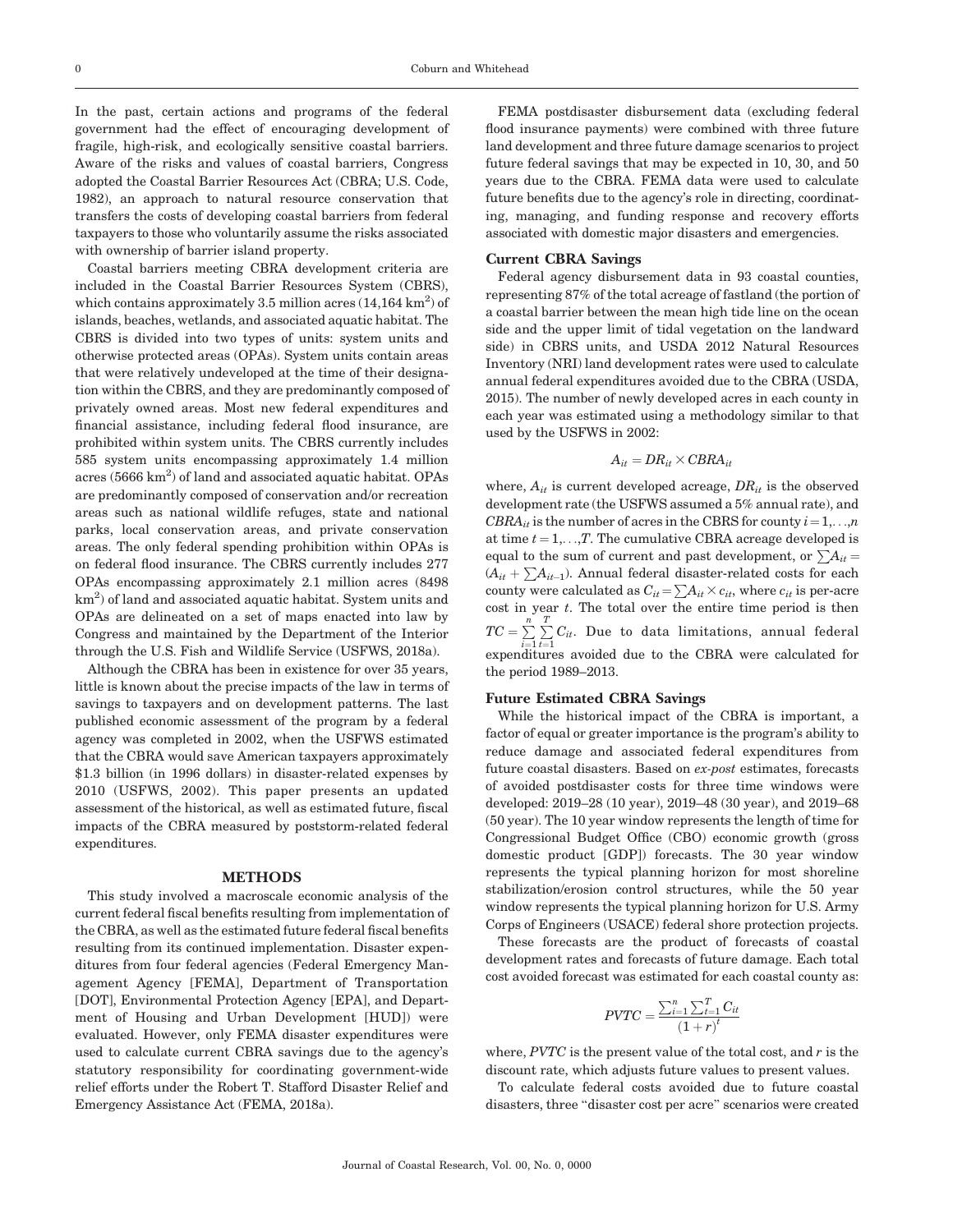Table 1. Federal expenditures avoided due to CBRA between 1989 and 2013 (in 2016 dollars).

| Agency            | Expenditures Avoided |
|-------------------|----------------------|
| FEMA <sup>†</sup> | \$8,958,923,309      |
| <b>DOT</b>        | \$469,373,253        |
| <b>EPA</b>        | \$60,518,267         |
| <b>HUD</b>        | \$4,416,766          |
| <b>TOTAL</b>      | \$9,493,231,595      |

1989–2013 corresponds with 25 years of available disaster relief data. Fastlands in 93 out of 107 CBRS counties are included. NRI development rates ranged between 0.5% and 2% annually.

† FEMA expenditures exclude NFIP payments.

(low, medium, and high). A ''low'' disaster cost estimate is the average of all FEMA disaster expenditures over the 1989 to 2013 time period, or  $\bar{c} = $7842$ . The "medium" disaster cost estimate is the ''recent'' federal disaster cost average of FEMA disaster expenditures over the 2005 to 2013 time period, or  $\bar{c}$  = \$15,563. The "high" disaster cost estimate was forecast from a linear trend over the 1989 to 2013 time period, or  $c_t = $5265 +$ \$864t. For the high disaster cost estimate, the forecast cost begins at \$17,201 in 2014 and increases by \$864 each year to \$63,861 in 2068. All costs were discounted at the 3% rate recommended by the CBO (GPO, 2018).

In addition to three future damage scenarios, three development rate forecasts (low, medium, and high) were calculated for each time window. The ''low'' growth development rate forecast applied a linear trend to the USDA 2012 NRI county-level land development rates over the full time period of 1989–2013. The resulting equation is:  $DR_t\!=\!0.0318-0.0011t.$  The development rate is higher in the initial periods of the data, so the trend is negative. Cumulative development in this equation is estimated until  $DR = 0$ , which is predicted to occur in 2016. The "low" growth forecast slightly increases cumulative development until 2016, when it reaches a maximum of 41%.

The ''medium'' growth development rate forecast used the average development rate from 2008 to 2013,  $DR = 0.52\%$ . This forecast may still be conservative as these are the lowest growth rates in the 1989 to 2013 data. In the Medium growth scenario, development in CBRA reaches a maximum of 49% of total fastland acreage in 2028, with 59% developed in 2048 and 69% developed in 2068.

The ''high'' growth development rate forecast used a regression-based approach:  $DR_t = 0.0108 + 0.00263 \times GDPGR_t$ , where  $n = 25$ ,  $R^2 = 0.24$ , and GDPGR is the gross domestic product growth rate obtained from the Federal Reserve Economic Database (FRED). The GDP growth rate was used as a determinant of land development rates, and the correlation between the GDP growth rate and forecast future development rates was embedded in the ordinary least squares regression model. Statistically, the correlation (0.49) is the square root of the model  $R^2$  value (0.24). If  $GDPGR = 0$ , then DR

Table 2. Ten year federal disaster costs avoided: 2019–28 (in billions).

Devel

Table 3. Thirty year federal disaster costs avoided: 2019–48 (in billions).

|                  | Damage Estimate |         |         |  |  |
|------------------|-----------------|---------|---------|--|--|
| Development Rate | Low             | Medium  | High    |  |  |
| Low              | \$8.69          | \$17.24 | \$35.63 |  |  |
| Medium           | \$10.57         | \$20.97 | \$44.20 |  |  |
| High             | \$14.71         | \$29.19 | \$62.86 |  |  |

 $=1.08\%$ , and if GDPGR = 1, then DR = 1.343% (100  $\times$  [0.0108 + 0.00263]). The high growth forecast used the actual GDP growth rate from 2014 to 2017, and then CBO forecasts of GDP growth rates from 2019 to 2028 (GPO, 2018). For forecasts beyond 2028, when estimates of the GDP growth rate are not available, linear trends for the development rate from the 10 year (2019–28) forecasts were used. In this scenario, the development rate reached a maximum of 65% of total fastland acreage in 2028, 96% in 2048, and 100% in 2051.

#### RESULTS

Using actual federal postdisaster funding data and NRI county-level land development rates, CBRA reduced federal expenditures associated with damage from coastal storms by \$9.49 billion (in 2016 dollars) between 1989 and 2013. FEMA postdisaster expenditures accounted for 94% of all federal expenditures avoided. Table 1 presents a full breakdown by agency.

#### Future Estimated CBRA Savings

The 10 year present value forecasts of future federal disaster costs avoided for 93 coastal counties from 2019 to 2028 range from \$3.78 billion for the low development rate/low damage scenario to \$17.09 billion under the high development rate/high damage scenario, as presented in Table 2.

The 30 year present value forecasts of future federal disaster costs avoided for 93 coastal counties from 2019 to 2048 range from \$8.69 billion for the low development rate/low damage scenario to \$62.86 billion under the high development rate/high damage scenario, as presented in Table 3.

The 50 year present value forecasts of future federal disaster costs avoided for 93 coastal counties from 2019 to 2068 range from \$11.4 billion for the low development rate/low damage scenario to \$108.59 billion under the high development rate/ high damage scenario, as presented in Table 4.

All estimated future federal cost savings attributable to CBRA assume the program continues without substantive change over the next 50 years.

#### DISCUSSION

Because federal postdisaster disbursement data were only available for 93 of the 107 counties in the CBRS, the results presented in this paper are conservative. In addition, this study examined only a subset of federal expenditures in coastal areas,

|  | Table 4. Fifty year federal disaster costs avoided: 2019–68 (in billions). |  |  |  |  |  |  |  |
|--|----------------------------------------------------------------------------|--|--|--|--|--|--|--|
|--|----------------------------------------------------------------------------|--|--|--|--|--|--|--|

| Development Rate |        | Damage Estimate |         |                  |         | Damage Estimate |          |  |
|------------------|--------|-----------------|---------|------------------|---------|-----------------|----------|--|
|                  | Low    | Medium          | High    | Development Rate | Low     | Medium          |          |  |
| $_{\rm Low}$     | \$3.78 | \$7.50          | \$12.15 | Low              | \$11.40 | \$22.63         | \$54.62  |  |
| Medium           | \$4.22 | \$8.37          | \$13.60 | Medium           | \$14.76 | \$29.30         | \$73.66  |  |
| High             | \$5.28 | \$10.48         | \$17.09 | High             | \$21.25 | \$42.17         | \$108.59 |  |